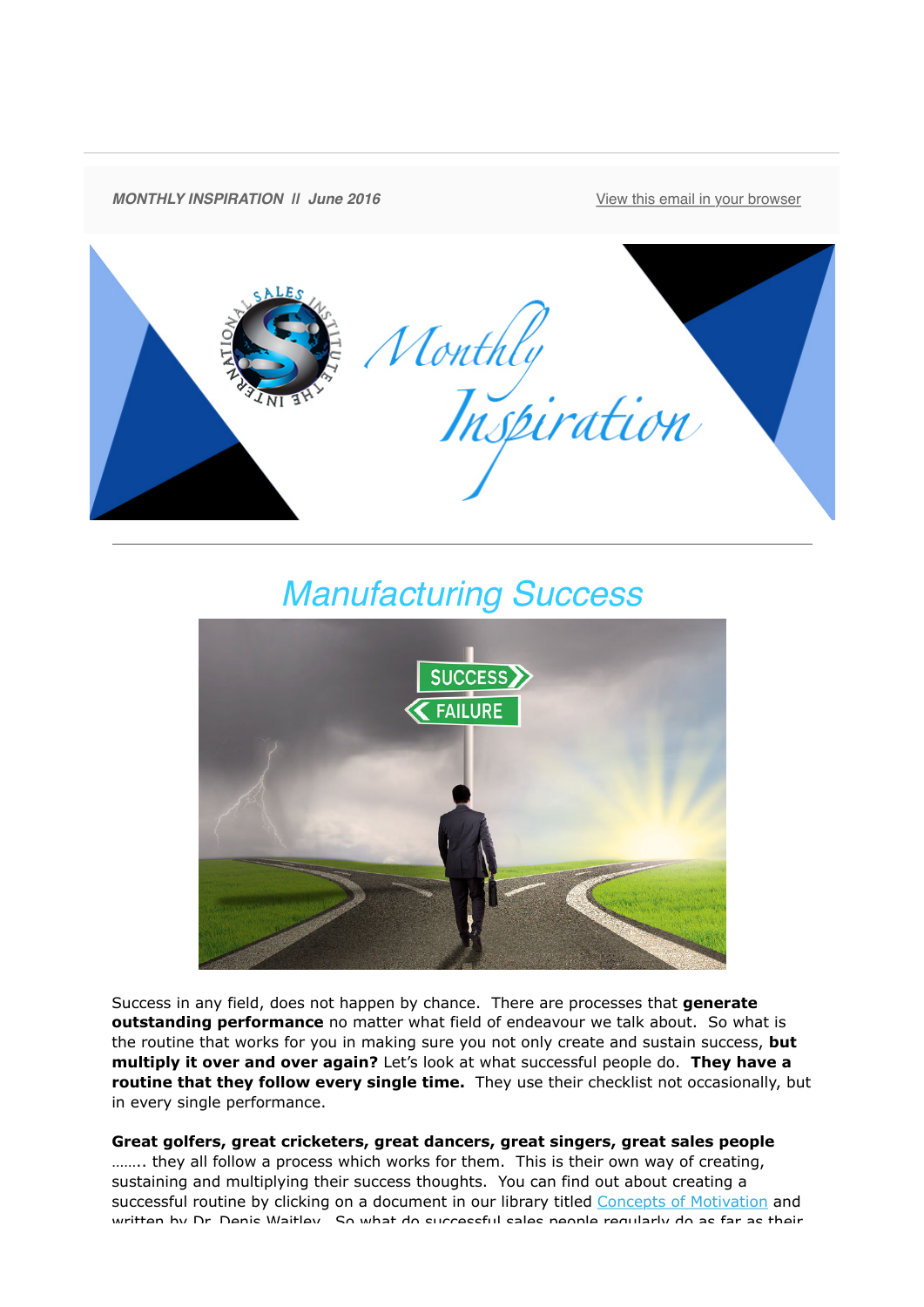written by Dr. Denis Waitley. So what do successful sales people regularly do as far as their routine is concerned? **They surround themselves with other successful people. They believe unconditionally in their ability to succeed. They dream, they visualise and they regularly talk about their successes.**

So there is a **simple and brilliant way to achieve all of these three things in one easy action.** At the commencement of every day, **pick up the phone and call one of your best clients and just say hello.** Let's call it the "**manufacturing success call**". They will be delighted to hear from you, after all, you have contributed to their success. They will reinforce in their conversations with you that you have already succeeded in making a difference, **which will reinforce your belief that you have the ability to succeed**, and they will turn your dreams and your visualisations into proven belief **because the person at the other end of the phone actually exists.**

So **get into the habit of manufacturing success**. All manufacturing systems **have a production process.** TISI members all have their own personal factory for manufacturing successful thoughts, successful ideas, successful relationships and most of all successful clients. **You might say we are all in the** *success manufacturing business***.** 

We'd be delighted if you sent this amazing information on to your friends & colleagues. One person at a time? Use the "Forward" link in the social media links section below. Multiple people? (Recommended) Use the email forward button.

## **Member offer:**

## **Sales Professionals & Sales Managers.**

Purchase a copy of either the Professional Sales Skills Program or the Professional Sales Management Program and **receive 10 complimentary** Professional Sales Memberships, to gift to your colleagues.

This unique DIY program is job & industry specific, designed to complete one of the twelve sections each month, or, more quickly if you wish.

Professional Sales Skills Program - Digital Download - \$250AUD

## **Professional Sales Management Program**



A proactive and instructive program for re-engineering your sales management practices.

**[Purchase NOW](http://theinternationalsalesinstitute.us11.list-manage1.com/track/click?u=933b80e7a2e18bb216f31e81e&id=516519b53e&e=9f87e78b41)**

Professional Sales Management Program - Digital Download - \$400AUD

*A fraction of the cost of most in-house training courses.*